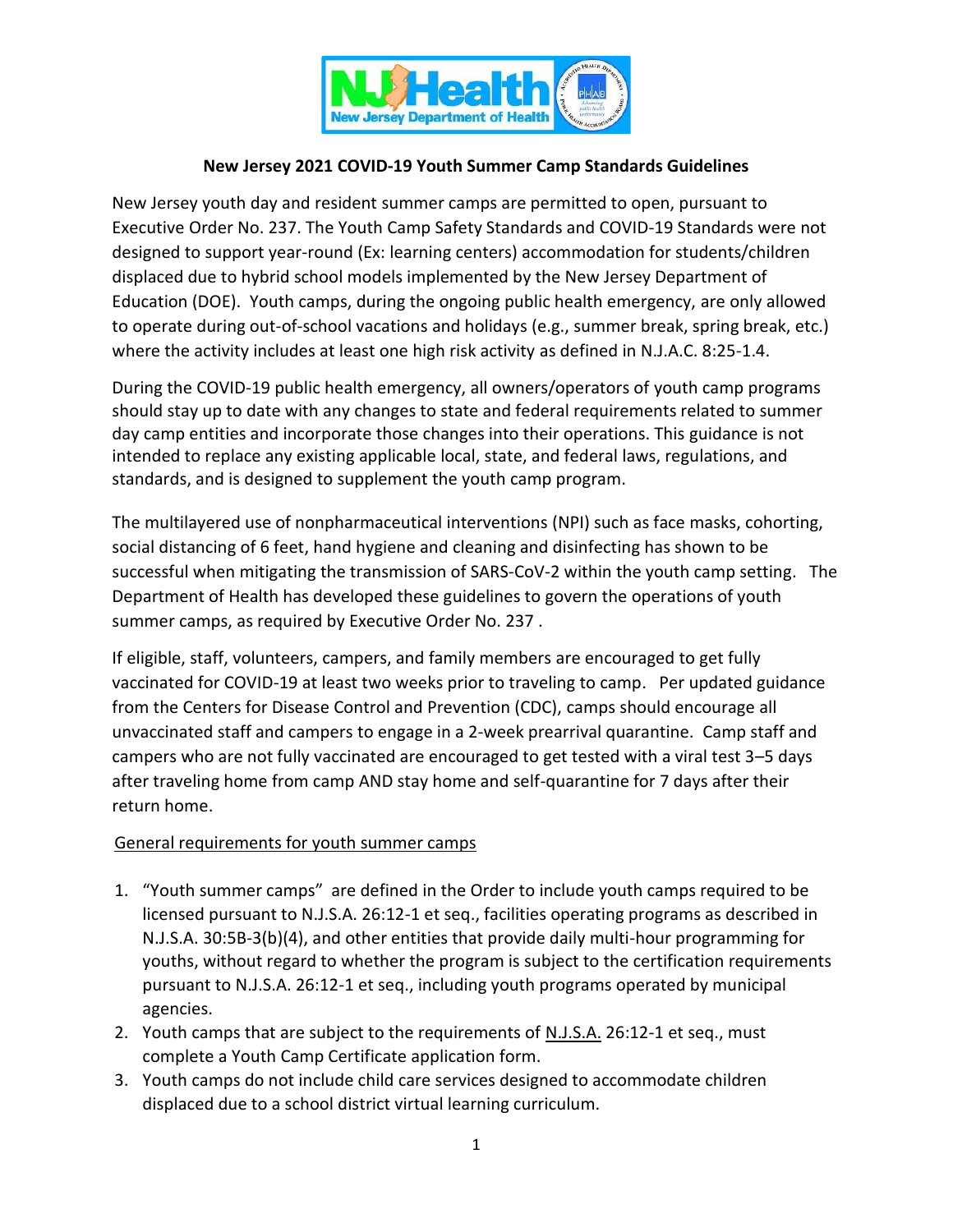

- 4. Licensed youth camps must meet the definition and offer at least one high risk activity, accommodate 5 or more children under 18 years of age, operate 3 hours or more over the course of 2 or more days within the same week.
- 5. Municipal public camps meeting the above definition of youth camps must comply with EO No. 237 and this guidance. The application fee for municipal camps will be waived with the following requirements: A request to waive the application fee must be submitted on the municipality's letterhead and a Youth Camp Certification application form must be completed.
- 6. Youth camps, as defined in Executive Order No. 237, must develop and implement a COVID-19 Operational Plan that, at minimum, includes written policies and procedures addressing the following areas:
	- a. Training
		- i. Youth camp operator must access and review the CDC's [Youth Camp](https://www.cdc.gov/coronavirus/2019-ncov/downloads/camp-planning-tool.pdf)  [Programs and Camps Readiness and Planning Tool](https://www.cdc.gov/coronavirus/2019-ncov/downloads/camp-planning-tool.pdf)
		- ii. Camps must conduct staff training and update staff on the basic principles of emergency first aid, infection control, hand washing practices, personal protective equipment (PPE) and COVID-19 signs and symptoms.
		- iii. The health director must (1) be designated as the camp's COVID-19 point of contact, (2) be knowledgeable about COVID-19 signs and symptoms, and (3) be familiar with the following training resources:
			- 1. Training resources:
				- a. New Jersey Department of Health Communicable Disease Service (CDS) [COVID-19 Youth Camp Guidance](https://www.state.nj.us/health/cd/documents/topics/NCOV/COVID_Reopening_Camps.pdf)
				- b. [Contact Tracing Awareness Training](https://www.coursera.org/promo/covid-19-contact-tracing)
				- c. [Infection Control Resources Document](https://www.state.nj.us/health/cd/documents/topics/NCOV/COVID19_Infection_Prevention_and_Control_Resources.pdf)
				- d. Centers for Disease Control(CDC) [Suggestions for Youth and](https://www.cdc.gov/coronavirus/2019-ncov/community/schools-childcare/summer-camps.html)  [Summer Camps](https://www.cdc.gov/coronavirus/2019-ncov/community/schools-childcare/summer-camps.html)
			- 2. Monitor the [COVID-19 Activity Report](https://www.nj.gov/health/cd/statistics/covid/) at least weekly
		- iv. Camps must document in writing how age-appropriate instruction is provided to campers and their families on safe practices while attending camp, including face coverings, hand hygiene and staying home when ill.
	- b. Promote Healthy Hygiene Practices
		- i. Teach and reinforce among all campers and staff the importance of washing hands and covering one's mouth and nose when coughing or sneezing.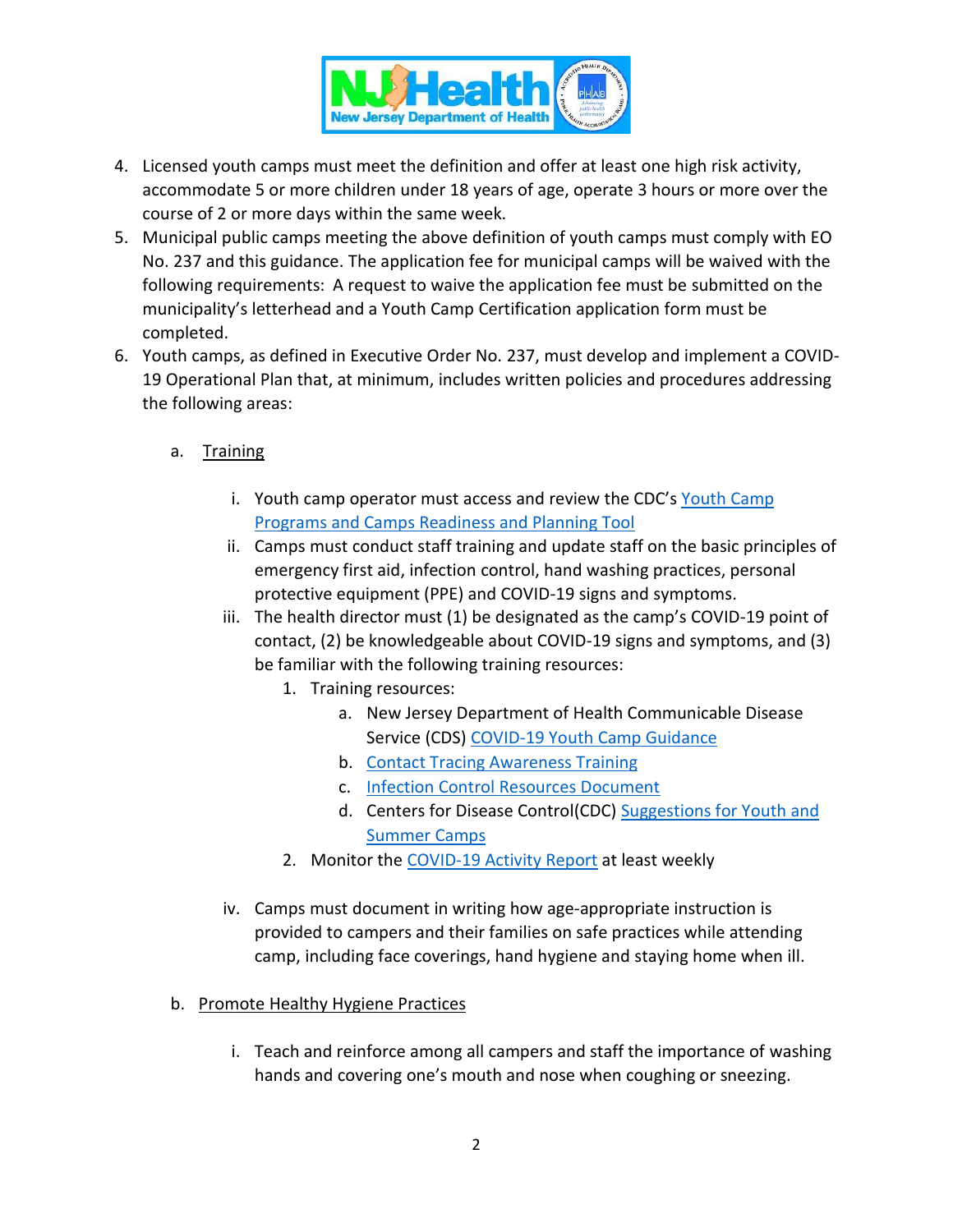

- ii. Teach and reinforce use of face coverings among all staff. Staff should be reminded not to touch the face covering and to wash their hands frequently.
- iii. Staff and campers should be educated on proper use, removal, and disposal of face coverings.
- iv. Have adequate supplies to support healthy hygiene behaviors, including soap, hand sanitizer with at least 60 percent alcohol (for staff and older campers who can safely use hand sanitizer), tissues, and no-touch trashcans.
- v. Post signs on how to stop the spread of COVID-19, properly wash hands, promote everyday protective measures, and properly wear a face covering.
- vi. Provide educational materials in advance to families for sharing with campers prior to camp and reinforce awareness at staff and camper orientation and periodically thereafter for all throughout the camp experience.
- vii. Encourage, promote and prioritize outdoor activities.

#### c. Screening and Admittance

- i. Educate staff, campers and their families about when they should [stay home](https://www.cdc.gov/coronavirus/2019-ncov/if-you-are-sick/quarantine.html) and when they can return to camp.
- ii. Create a communication system for staff and camper families for selfreporting of symptoms and notification of exposures and closures. In the resident camp setting, a communication system for camper self-reporting of symptoms and notification of exposures and closures should be implemented. Camps should provide clear and accessible directions to their camp community for reporting symptoms and reasons for absences.
- iii. Require staff and campers who are sick or have recently had a close contact with a person with COVID-19 to stay home.
- iv. Develop a policy for safe and respectful daily screening of staff/camper/visitor. The CDC has issued guidance on the activity available [here.](https://www.cdc.gov/coronavirus/2019-ncov/community/schools-childcare/guidance-for-childcare.html) Such screenings should be conducted in accordance with any applicable privacy laws or regulations. Confidentiality must be maintained.
	- 1. Parents/caregivers are strongly encouraged to monitor their children for signs of illness every day, as they are the "front line" for assessing illness in their children.
	- 2. Have a plan to screen students if not screened by parents prior to arrival.
	- 3. At resident camps, staff assigned for the oversight of a camper under care are encouraged to monitor children for signs of illness everyday, as they are the "front line" for assessing illness in the child.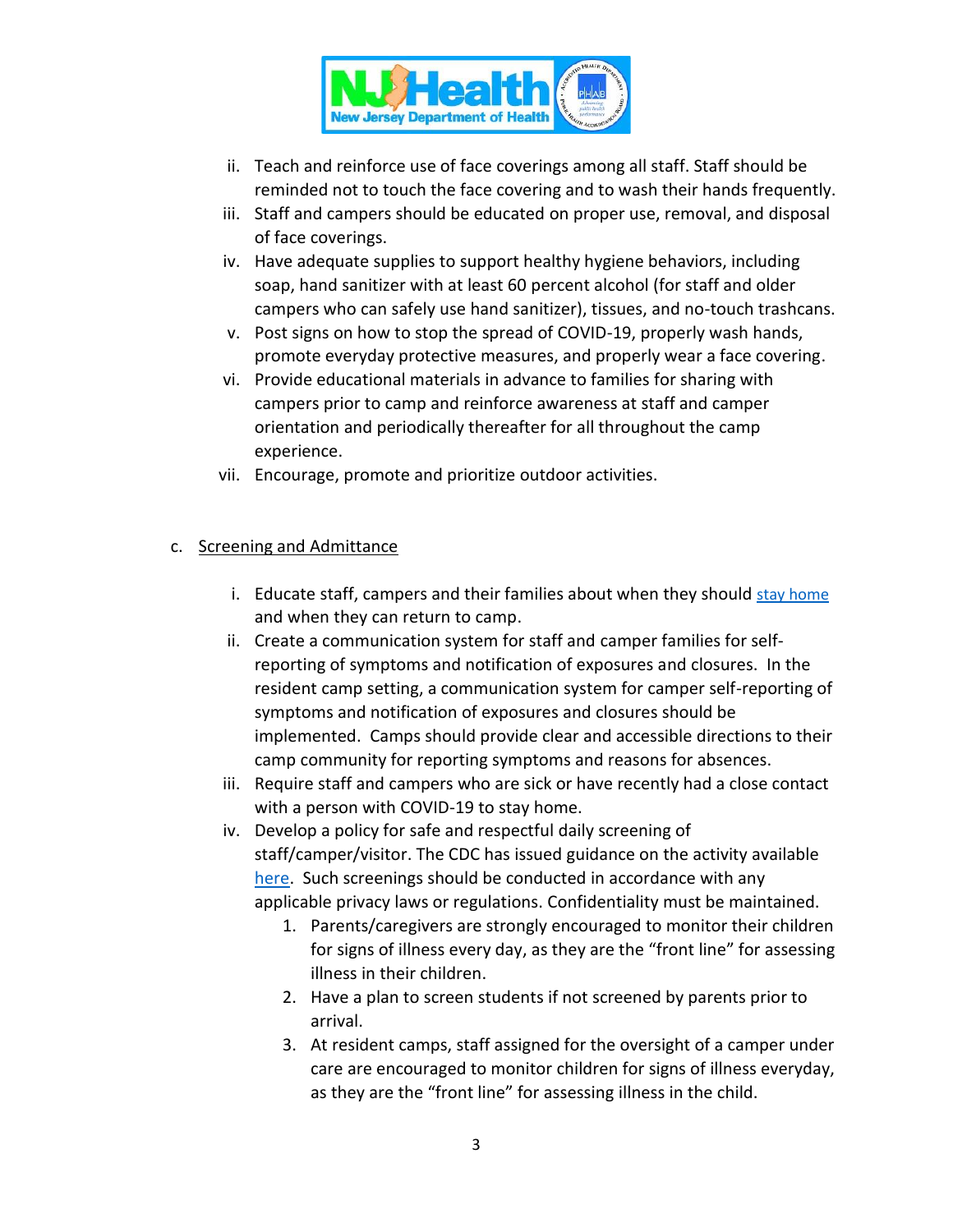

v. Monitor staff absenteeism and consider maintaining a roster of trained backup staff.

### d. Face Coverings and Social Distancing

- i. In indoor settings, staff must wear face masks at all times except when not practicable, such as when eating or drinking, sleeping, or swimming. Staff must also wear face coverings in outdoor settings when within 6 feet of distance from fellow staff members or campers, except when not practicable or when in extreme heat.
	- 1. In indoor settings, it is particularly important to maintain 6 feet of physical distancing when masks cannot be worn, such as when eating or drinking.
	- 2. Camps must supply their staff and campers with face coverings.
- ii. It is understood that face coverings may be challenging for campers, particularly younger campers, in an all-day setting.
	- 1. In outdoor settings, when social distancing of 6 ft. between assigned groups cannot be maintained, campers should mask.
	- 2. Indoors, campers should wear face coverings at all times, but particularly when physical distancing is difficult.
	- 3. Campers should wear face masks indoors and outdoors, as described above, unless (1) doing so is impracticable, such as when a camper is eating or drinking or (2) while the individual is in the water.
	- 4. Face masks should not be put on any child under the age of two.

#### e. Infection Control and Monitoring

- i. Youth camp programs shall implement the following prevention and mitigation strategies to slow and limit COVID-19 exposure and spread:
	- 1. Stagger arrival and drop-off times or locations by cohort (group) and limit contact between cohorts as much as possible.
	- 2. Communicate and educate staff, parents, and campers in COVID-19 safety measures including:
		- a. Staying home when ill;
		- b. Proper hand hygiene and respiratory etiquette;
		- c. Wearing, removing and discarding face coverings;
		- d. Reporting illnesses and symptoms to the camp Health Director or other healthcare personnel at the camp immediately.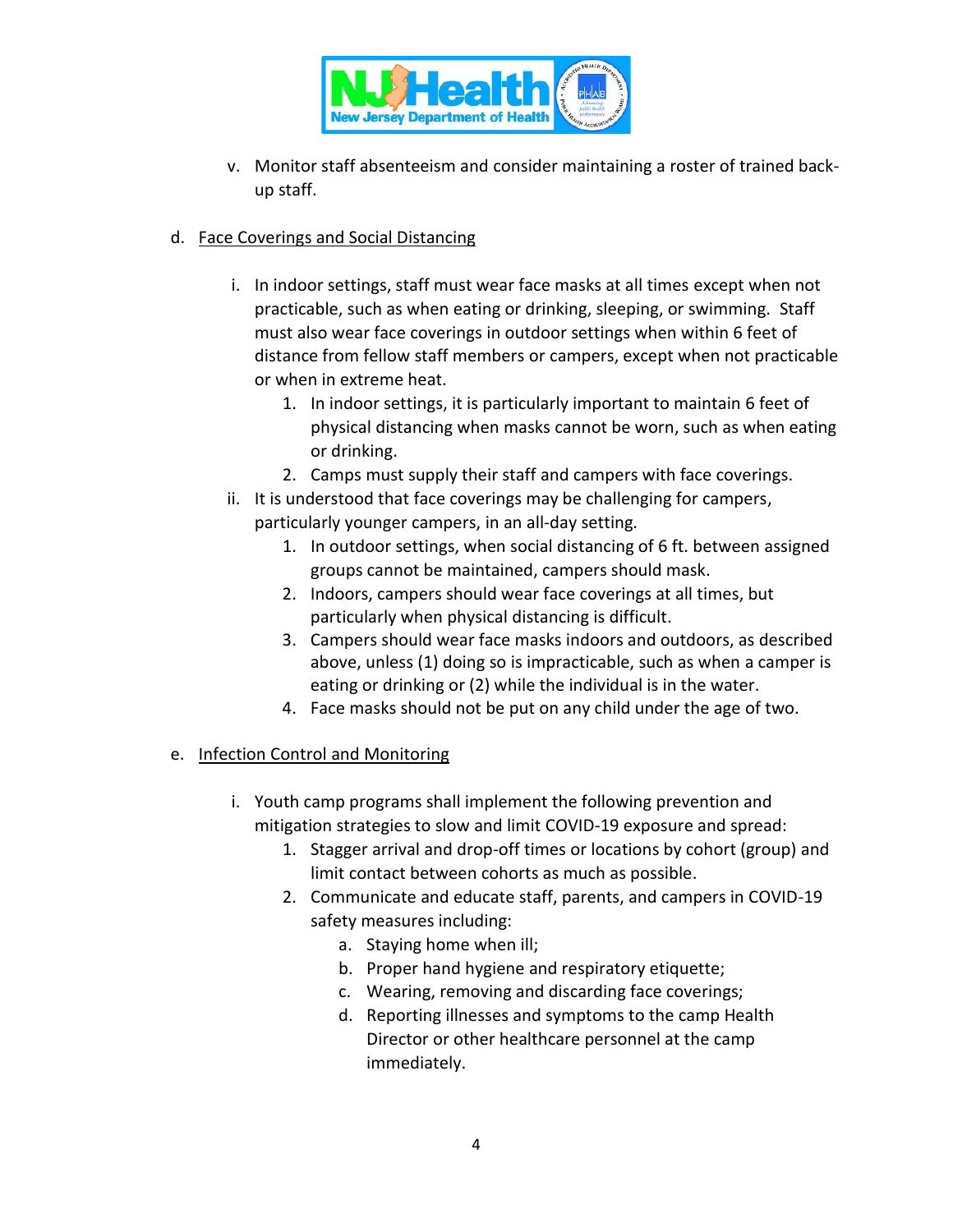

- 3. Handwash and/or hand sanitizers stations shall be provided in numerous areas around the camp.
- 4. Document [cleaning and disinfection](https://www.cdc.gov/coronavirus/2019-ncov/community/clean-disinfect/index.html) procedures and frequencies for frequently touched surfaces, and high traffic areas such as restrooms, dining areas, and indoor areas prone to congregation using EPA approved disinfectants.
- 5. Discourage sharing of items, especially those that are difficult to clean or disinfect. If items are shared, limit use of supplies and equipment by one group of campers at a time and clean and disinfect between use.
- 6. Consider limiting non-essential visitors, volunteers, and activities involving external groups or organizations as much as possible.
	- a. Visitors are required to wear face coverings unless medically contraindicated. If a visitor refuses to a wear a cloth face covering for non-medical reasons and if such covering cannot be provided to the individual by the business at the point of entry, the youth camp must decline entry.
	- b. Avoid large group events, gatherings, or meetings where social distancing of at least 6 ft. between assigned groups and/or individuals from other groups cannot be maintained.
- f. Plan for When a Staff, Camper or Visitor Becomes Sick

Camp administrators must implement a policy in the event someone tests positive with COVID-19 or gets sick while on site with COVID-19 symptoms. The camp's COVID-19 response policy must include, at a minimum, the following procedures:

- 1. The camp must immediately separate the impacted staff or camper(s) from the other staff and campers.
- 2. If the camp becomes aware of an individual who has tested positive for COVID-19, the camp must **immediately** notify the local health authority where the camp is located. While maintaining confidentiality, the camp must also immediately notify all staff and families of campers that a confirmed case has been identified at the camp.
	- a. Notification to the [NJDOH-Youth Camp Safety Project](mailto:youthcamps@doh.nj.gov?subject=Confirmed%20Positive%20at%20Camp) is required within 24 hours at youthcamps@doh.nj.gov.
- 3. The camp must establish a COVID-19 isolation area.
- 4. Document procedures detailing the safe transportation of implicated staff/camper.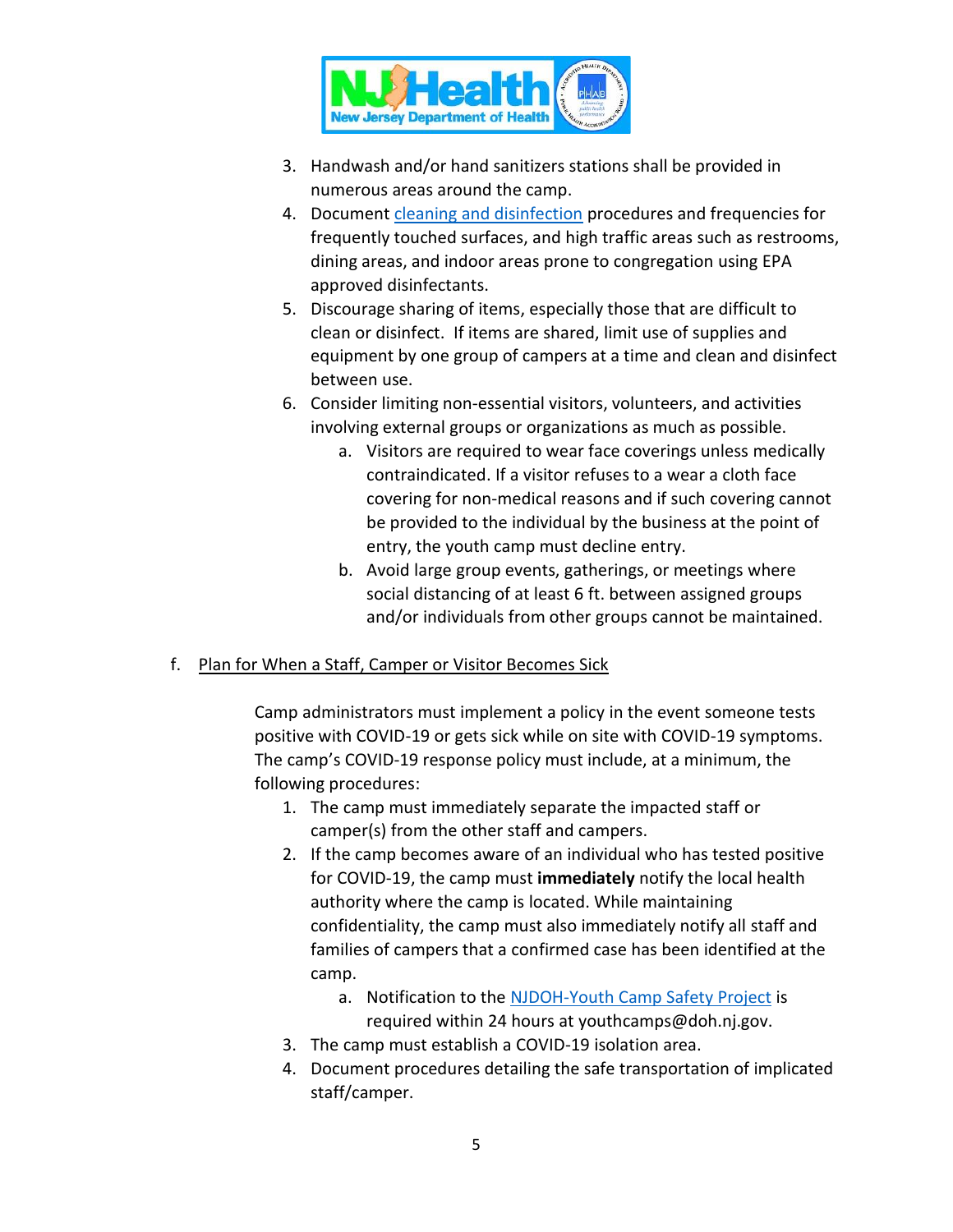

- 5. Document procedures for contact tracing, which include maintaining records of groups/cohorts, assigned staff and daily attendance logs.
	- a. Camp administration should assist the local health department with identifying close contacts of positive COVID-19 cases.
- 6. Document policies that detail camper/staff readmittance which follow NJCDS [COVID-19 Youth Camp Guidance](https://www.state.nj.us/health/cd/documents/topics/NCOV/COVID_Reopening_Camps.pdf)
- 7. Document policies and procedures for closure due to outbreak as determined by the LHD.
	- a. Local health officials, in consultation with CDS epidemiologists, will provide direction to the camp if a closure is warranted.
		- i. The duration of a temporary closure may be dependent on several factors which will be communicated by the local health official.
		- ii. Notification of a recommended closure to the [NJDOH-](mailto:youthcamps@doh.nj.gov?subject=Confirmed%20Positive%20at%20Camp)[Youth Camp Safety Project](mailto:youthcamps@doh.nj.gov?subject=Confirmed%20Positive%20at%20Camp) is required within 24 hours at [youthcamps@doh.nj.gov.](mailto:youthcamps@doh.nj.gov?subject=Recommended%20Closure%20of%20Youth%20Camp)
	- b. Staff/campers are discouraged from attending another facility if the camp is closed due to an outbreak.
	- c. Close off areas used by a sick person and do not use these areas until after cleaning and disinfecting them (for outdoor areas, this includes surfaces or shared objects in the area, if applicable). Follow CDS guidance on [reopening after a](https://www.state.nj.us/health/cd/documents/topics/NCOV/COVID_guidance_reopening_childcare.pdf)  [closure.](https://www.state.nj.us/health/cd/documents/topics/NCOV/COVID_guidance_reopening_childcare.pdf)

# g. Intensify Cleaning, Disinfection, Facilities and Ventilation

- i. Outdoor camp activities are strongly encouraged
	- 1. Canopy/tenting/cover accessibility is required for camps that maintain a primarily outdoor camp environment.
	- 2. Camps must have procedures in place in the event of inclement weather. Outdoor camps may move their activities indoors, as opposed to cancelling session, but should ensure properly ventilated indoor space to allow for social distancing.
- ii. Refer to the [CDC cleaning guidance](https://www.cdc.gov/coronavirus/2019-ncov/community/disinfecting-building-facility.html) for general information.
- iii. Clean and disinfect frequently touched surfaces within the camp and on buses at least daily (e.g., playground equipment, door handles, railings) and shared objects between uses (e.g., toys, games, art supplies).
	- 1. Document the frequency of cleaning and disinfecting of bathrooms.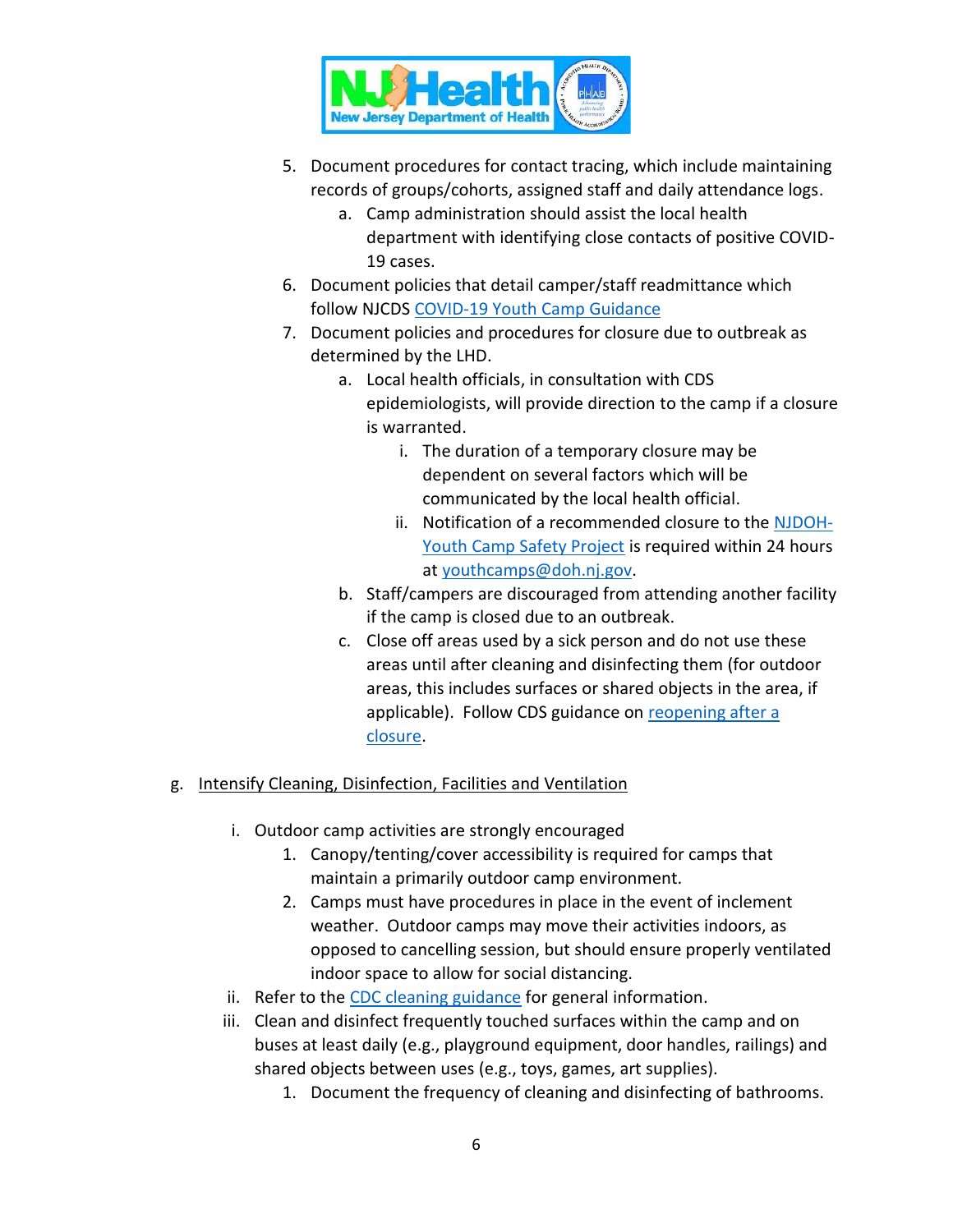

- iv. Create processes for bathroom use that encourage 6 ft. of social distancing while also protecting camper safety.
- v. Ventilation
	- 1. Inspect and evaluate the heating, ventilation and air conditioning (HVAC) unit to ensure that the system is operating within its design specifications and according to existing building code standards.
	- 2. Conduct routine maintenance as recommended by the manufacturer or HVAC professional within the design specifications of the HVAC unit.
	- 3. Set HVAC systems to bring in as much outdoor air as the system will safely allow. Reduce or eliminate HVAC air recirculation, when practical and with expert HVAC consultation.
	- 4. Make sure the ventilation systems are serviced. If the camp does not own the building where the camp is operated, it should contact the owner and discuss and document any actions taken over the pandemic to ensure indoor air quality.
	- 5. Run the HVAC unit for at least two hours before and two hours after the facility is occupied.
	- 6. Filter(s) for A/C units must be maintained and changed according to manufacturer recommendations.
	- 7. The camp should open widows if air conditioning (A/C) is not provided.
	- 8. Consider installing portable air cleaners equipped with a high efficiency particulate air (HEPA) filter to increase the amount of clean air within the facility.
	- 9. Consider using carbon dioxide devices as a means of monitoring CO2 levels and ventilation/air flow within a room/space.
- vi. [Take steps](https://www.cdc.gov/coronavirus/2019-ncov/php/building-water-system.html) to ensure that all water systems and features (e.g., drinking fountains, decorative fountains) are safe to use after a prolonged facility shutdown to minimize the risk of [Legionnaires' disease](https://www.cdc.gov/legionella/wmp/index.html) and other waterborne diseases.
- vii. Shared Buildings
	- 1. If multiple entities/camps operate programs using a shared facility (Ex: school building), those entities must arrange to stagger their activities in order to minimize intermingling among groups of campers.
- h. Attendance and Cohorting (Groupings)
	- i. Camper: Staff Cohorts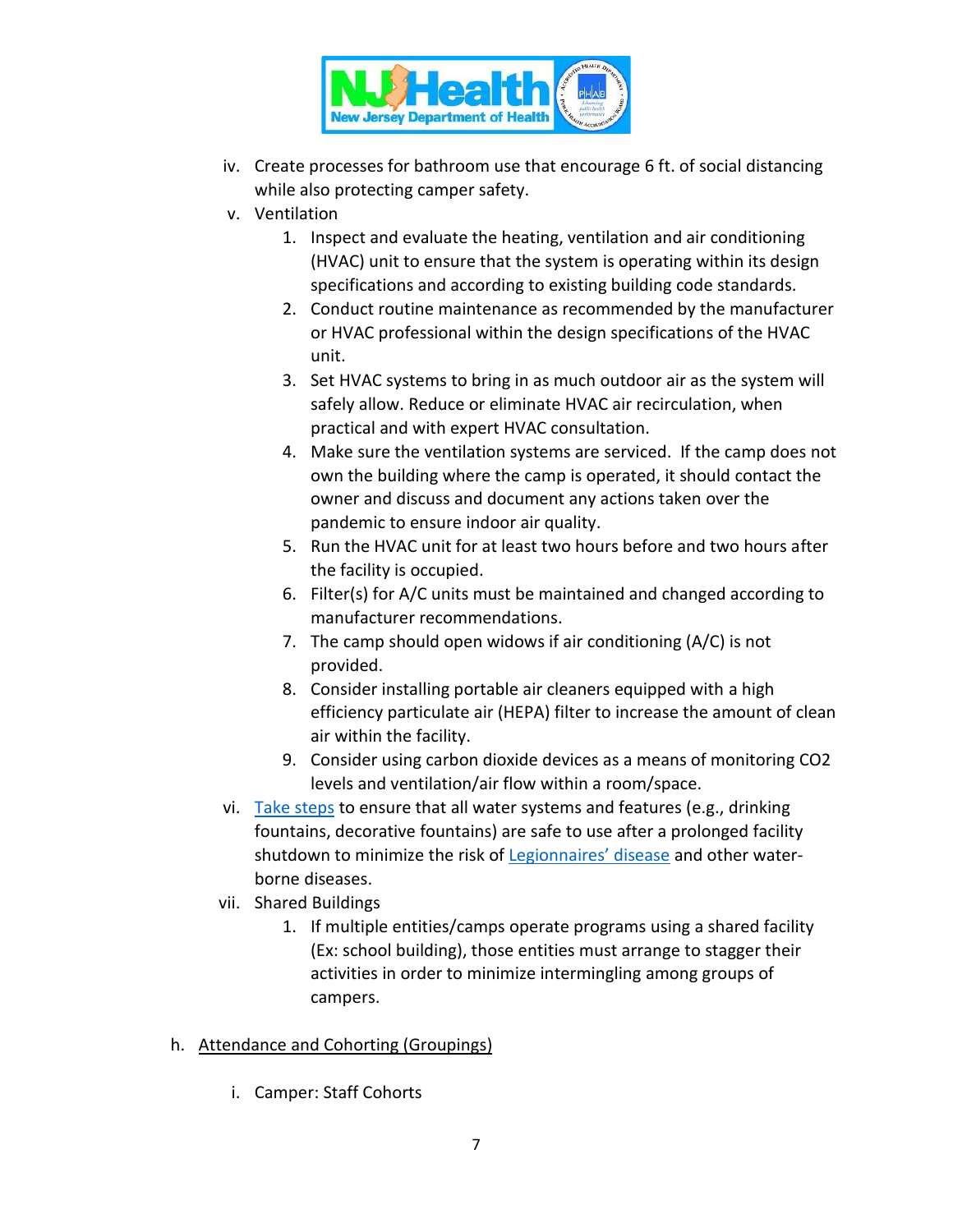

- 1. Staff to camper ratios of 1 adult:1 counselor: 20 campers (ages 5-17 yrs.).
- 2. Staff to camper ratios of 1 adult: 1 counselor: 14 campers (ages 2.5 through 4 yrs.)
- ii. Restrict mixing between cohorts.
	- 1. Ensure, to the maximum extent possible, that cohorts include the same children and staff each day. Camp operators should minimize staff/camper movement between groups.
	- 2. If mixing of staff/campers cannot be avoided, masking of all floating staff and campers should be implemented.
- iii. Social distancing of 6 ft. of distance should be maintained between cohorts.

# i. Transportation Services

- i. During bussing/transportation, social distancing must be maintained by maximizing space between riders and maintaining space between the driver and the passengers.
	- 1. Consider seating campers who are part of a cohort or family members together to maximize limited space.
- ii. When feasible, a staff person should accompany the driver on all transportation routes to ensure safety and social distancing.
- iii. Face coverings must be worn by all onboard transport vehicles except for those with medical necessities which prohibit the use and children aged 2 and under.
- iv. Open windows, if safe to do so and except during inclement weather, to encourage air flow.
- v. Vehicles must be cleaned and disinfected between uses and the activity documented.
- j. Food Service
	- i. Camps should stagger mealtimes and ensure cohorts remain intact.
		- 1. If feasible, have campers bring their own meals.
		- 2. Camps must make appropriate accommodations for food storage.
		- 3. Consider serving meals in separate rooms if possible and avoid congregation.
		- 4. Consider serving meals in outdoor environments.
	- ii. Clean and sanitize surfaces between each meal service.
	- iii. Eliminate self-service food such as buffets and salad bars. Self-service food is permitted where all food is packaged (e.g. is in individual wrapping or plastic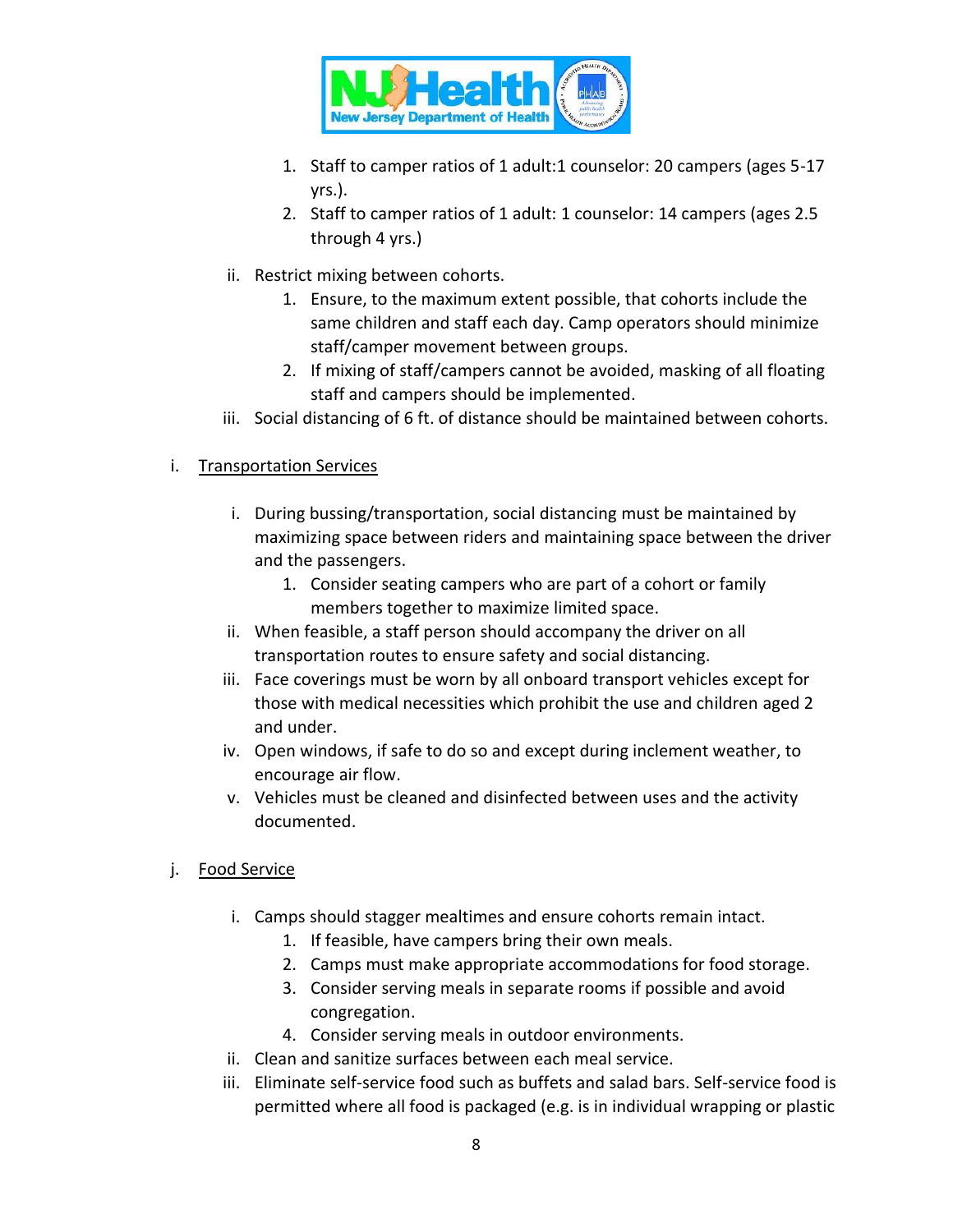

containers). Facilities may operate buffet stations if food is kept behind plexiglass or a similar barrier and an attendant serves the campers and staff. Limit self-service drink stations to those that can be routinely and effectively cleaned and disinfected.

- iv. Encourage proper hand washing before and after meals.
- v. Use disposable food service items wherever feasible.
	- 1. If disposable items are not feasible, ensure that all non-disposable food service items are properly cleaned and sanitized.
- k. Sports and Recreational Activities
	- i. Where possible, perform activities that have the potential to produce respiratory droplets including singing, chanting, shouting, or playing an instrument outside. Campers and staff should wear masks, unless not practicable (i.e. when an individual is playing an instrument that requires use of their mouth), and maintain at least 6 feet physical distance during these activities.
	- ii. All sports and recreational activities shall be conducted in accordance with the [Organized Sports](https://nj.gov/health/cd/documents/topics/NCOV/COVID_GuidanceForSportsActivities.pdf) Guidance and applicable Executive Orders.
	- iii. Camps should increase breaks and encourage hydration of masked staff/campers throughout the day.
	- iv. All swimming facilities shall operate in accordance with **Executive Directive** 20-031 [Health and Safety Standards for Pools and Aquatic Facilities.](https://www.state.nj.us/health/legal/covid19/7-1-2020_20-022ExecDirWAttachmentsPools.pdf)
	- v. Sprinkler and spray park play areas which do not use recirculated water are approved for use and are not regulated via th[e N.J.A.C. 8:26 Public](https://nj.gov/health/ceohs/documents/phss/recbathing.pdf)  [Recreational Bathing](https://nj.gov/health/ceohs/documents/phss/recbathing.pdf) rule
		- 1. Ensure social distancing procedures are in place for unmasked water play participants.
	- vi. Educate campers and staff on sports etiquette regarding social distancing and hygiene (e.g., no spitting, handshakes, etc.).
	- vii. Clean and disinfect shared equipment between use. Avoid use of items that are not easily cleaned or disinfected.
	- viii. Stagger outside play and events for individual camps (campers?) and coordinate outside play between camps sharing the same building.
	- ix. Off-site activities and field trips are discouraged, but not prohibited.
		- 1. When participating in off-site activities and field trips, proper mask use is required consistent with Section D above, unless:
			- a. impractical for an individual to wear a face mask, such as when the individual is eating, drinking or swimming, or
			- b. when not around the general public (Ex. Hiking in wooded area away from the public).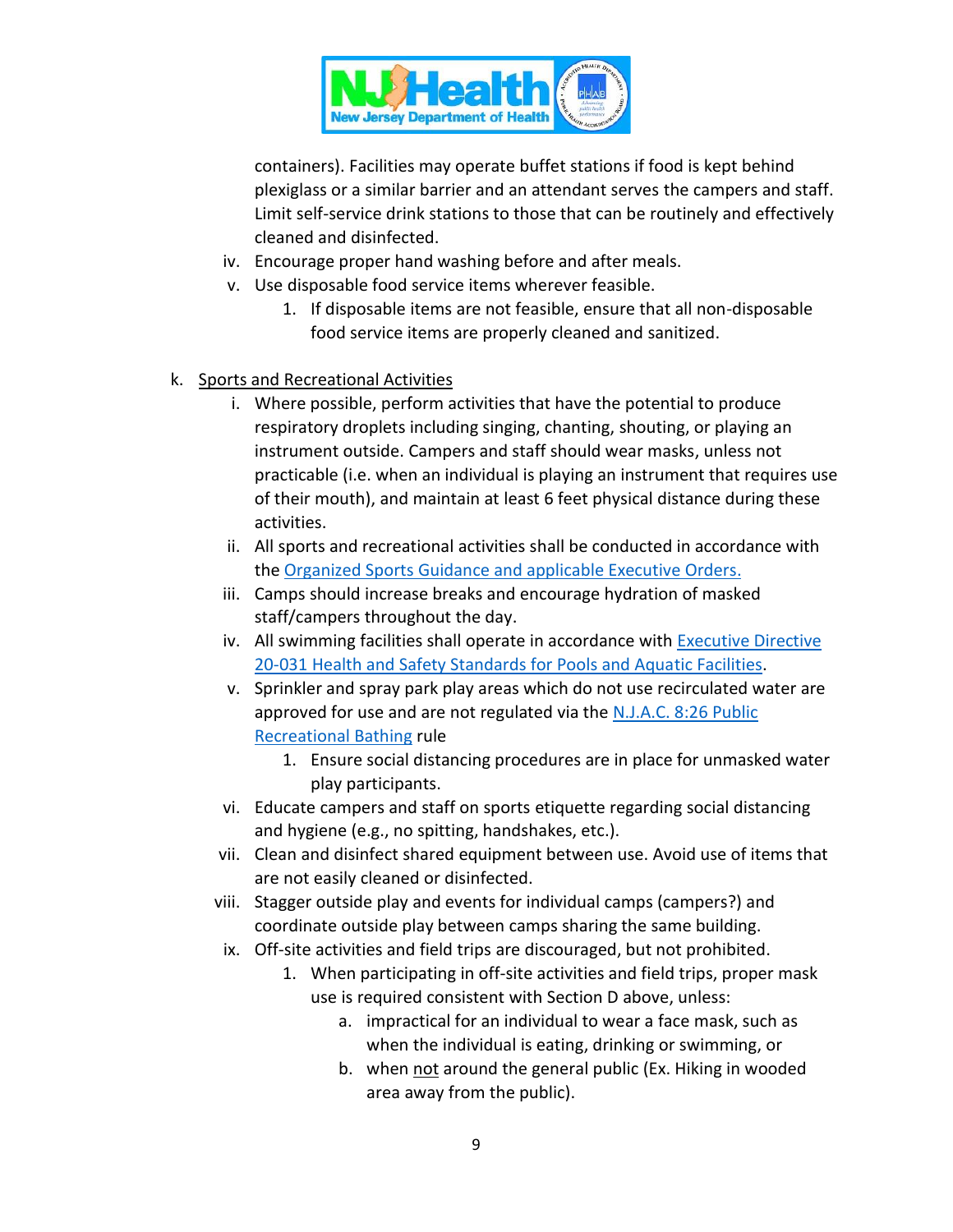

- 2. Offsite activities should minimize prolonged contact with others outside the camp.
- 3. Consider day trips with small groups to nearby recreational areas where interaction with the external community may be limited.
- 4. Day/resident camps who elect to participate in field trips and off-site activities must keep in mind that venue capacities remain impacted by Executive Orders limiting their on-site capacity and gatherings limits.

# l. Additional Requirements for Resident and Sleepaway Camp Activities

- i. [COVID-19 Testing](https://www.state.nj.us/health/cd/documents/topics/NCOV/Guidance%20Fully%20Vaccinated.pdf) Requirements for Unvaccinated Individuals
	- 1. Before arrival: All staff/campers will be required to have a documented negative test within 72 hours of arriving on-site.
		- a. Camps must have a procedure for documenting any exceptions.
	- 2. After arrival: All staff/campers will be required to receive a documented test within 3-6 days of arrival at any youth camp.
	- 3. Resident camps must document policies and procedures for testing.
	- 4. Lab analyzed tests whereby results are reported in congruence with New Jersey Communicable Disease Service guidelines are required.
- ii. Camp operators should, prior to the arrival of staff and campers at the facility, communicate to staff, campers and parents the continued accessibility of free COVID-19 testing in areas across the country.
- iii. Operators should strongly encourage staff/campers to quarantine prior to arrival at camp.
- iv. Camps should document policies and procedures that minimize the risk of transmission for staff concerning their permissible off-duty activities. The rules should detail expectations, training, testing, quarantine and isolation policies and procedures.
	- 1. At minimum, screen staff upon return
	- 2. Consider retesting staff upon return to the camp.
- v. Long-term camps lasting more than 14 days who have implemented a bubble environment whereby all staff and campers remain on-site at all times, and routine on-site testing, quarantine and monitoring is conducted to establish "stable cohorts", may help facilitate safer larger group activities after the 15<sup>th</sup> day.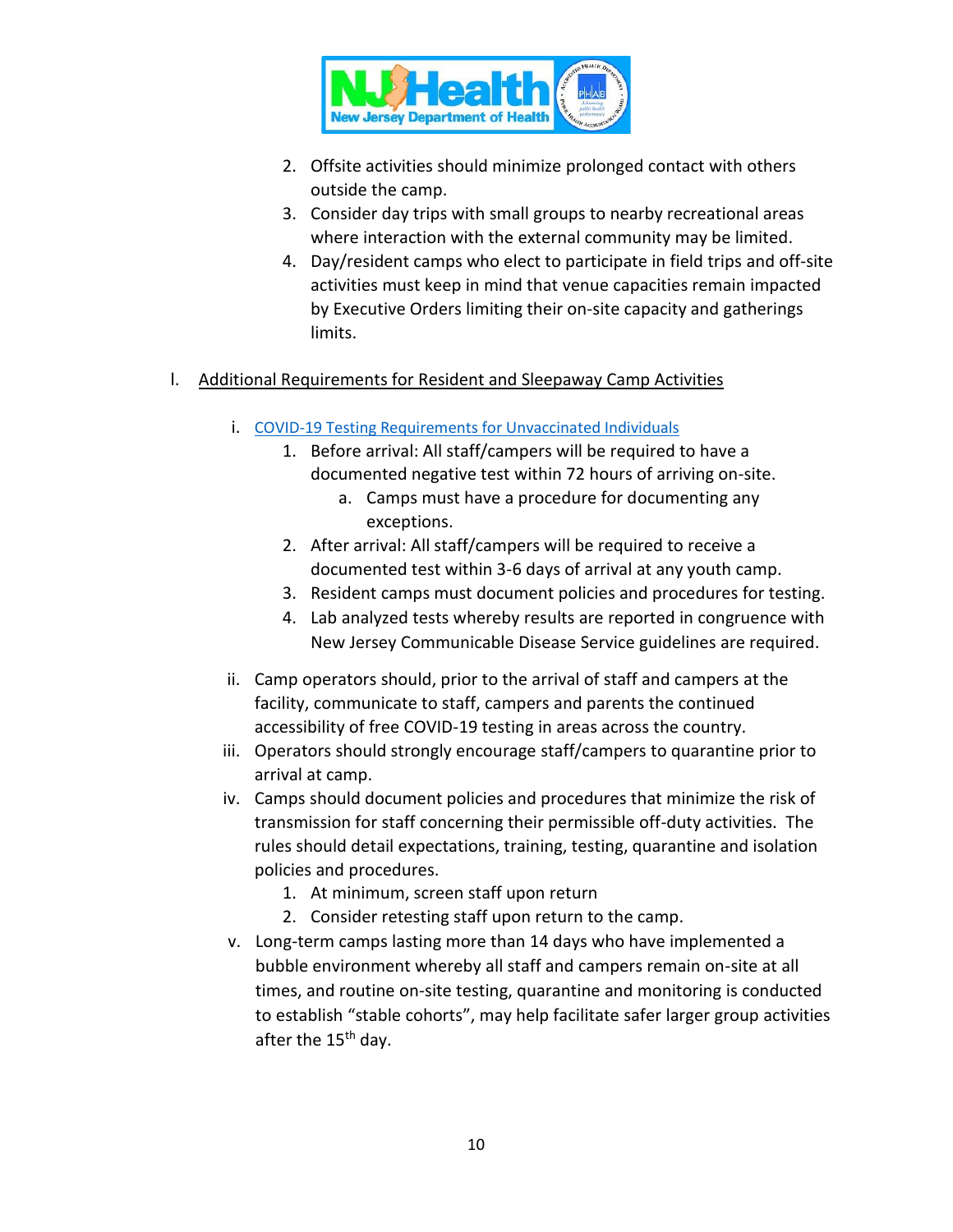

- vi. For all resident camps, health directors and other on-site health personnel must identify an isolation room or area to separate anyone who exhibits COVID-19 like [symptoms.](https://www.cdc.gov/coronavirus/2019-ncov/communication/print-resources.html?Sort=Date%3A%3Adesc) Also, see Section F above.
- vii. Resident camps must document policies and procedures for the isolation and quarantine of impacted staff/campers. Also, see Section F above.
	- 1. These policies and procedures must be provided to staff and to parents and guardians of all campers prior to attending camp.
	- 2. Parents/guardians may choose to allow campers to stay at the camp or to take their child home. Parents/guardians who choose to pick up a sick child should be provided with educational material regarding isolation, quarantine and the [care of someone sick with COVID-19.](https://www.cdc.gov/coronavirus/2019-ncov/if-you-are-sick/care-for-someone.html)
- viii. Bunking/ Sleeping
	- 1. Try to align mats or beds so that campers and staff sleep head-to-toe and at least 6 ft. apart.
	- 2. Ensure adequate ventilation within sleeping quarters.
		- a. Consider portable air filters in the sleeping quarters.
		- b. When possible, promote cross ventilation by opening two or more windows.
		- c. Consider the use of child-safe fans to increase the effectiveness of open windows. Safely secure fans in a window to blow potentially contaminated air out and pull new air in through other open windows and doors.
		- d. Set HVAC systems to bring in as much outdoor air as the system will safely allow. Reduce or eliminate HVAC air recirculation, when practical and with expert HVAC consultation.
- ix. Campers, as part of defined cohort based on sleeping arrangements, are not required to mask while in their assigned sleeping quarters and among bunkmates/cohort.
	- 1. Campers must mask when 6 ft. distancing is not feasible or cannot be maintained when in the presence of those outside of their bunk/cohort.
- x. Document the frequency of [cleaning and disinfecting](https://www.cdc.gov/coronavirus/2019-ncov/community/reopen-guidance.html) of bathrooms (e.g., in the morning and evening, after times of heavy use) and use [EPA-registered](https://www.epa.gov/pesticide-registration/list-n-disinfectants-use-against-sars-cov-2)  [disinfectants](https://www.epa.gov/pesticide-registration/list-n-disinfectants-use-against-sars-cov-2)
	- 1. Encourage staff and campers to avoid placing toothbrushes or toiletries directly on counter surfaces.
- xi. Staff and campers with symptoms of COVID-19 at resident camps should immediately be separated from other campers and staff. Individuals who